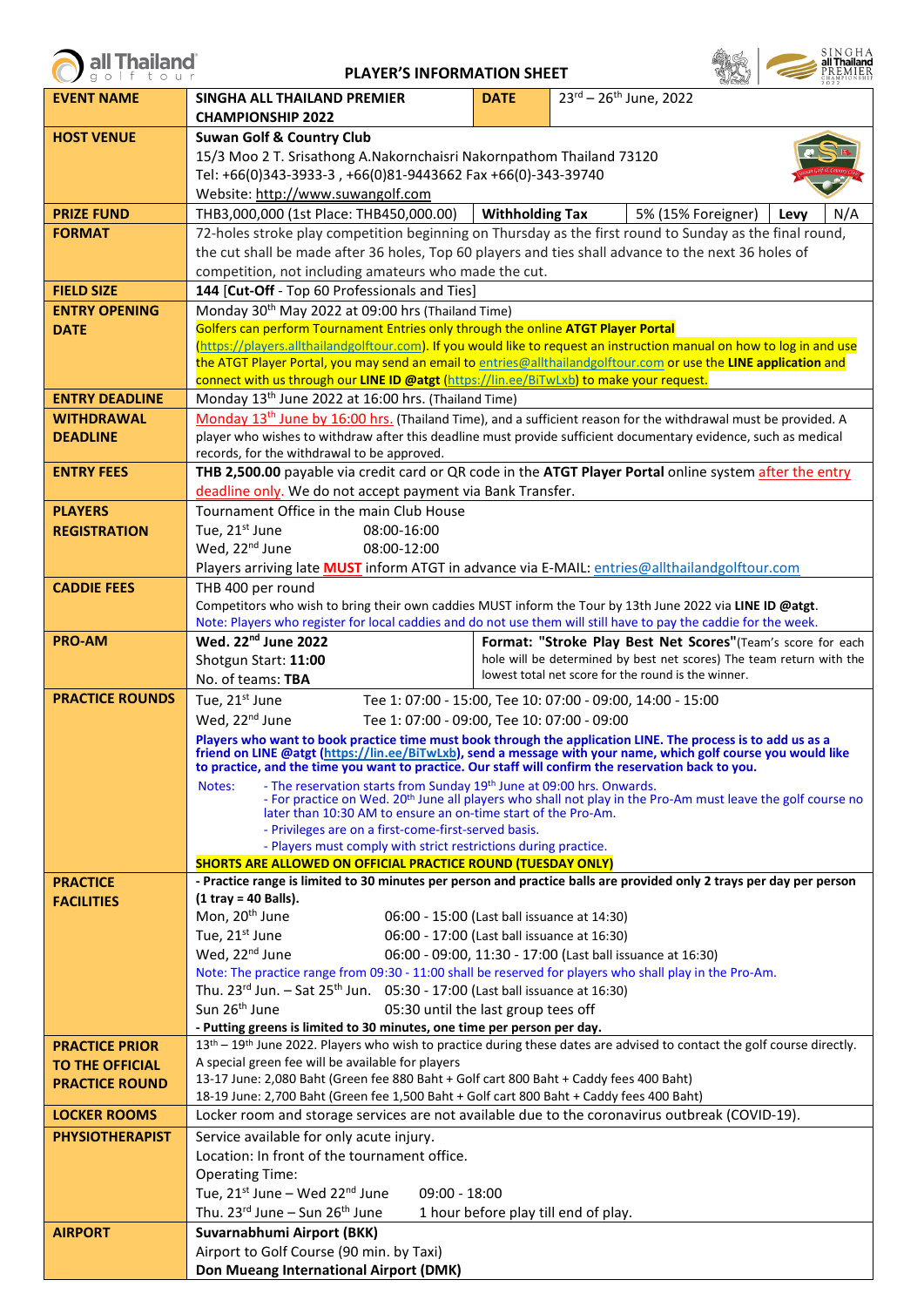all Thailand

**PLAYER'S INFORMATION SHEET**



|                      | Airport to Golf Course (75 min. by Taxi)                                                                                                                                                                                                                                                                                                              |  |  |  |
|----------------------|-------------------------------------------------------------------------------------------------------------------------------------------------------------------------------------------------------------------------------------------------------------------------------------------------------------------------------------------------------|--|--|--|
| <b>SUGGEST HOTEL</b> | <b>Xen Hotel Nakhon Pathom</b>                                                                                                                                                                                                                                                                                                                        |  |  |  |
|                      | Superior Room 850 baht net/room/night excluding of breakfast.                                                                                                                                                                                                                                                                                         |  |  |  |
|                      | Additional 100 baht will be charged for breakfast/person and you are required to purchase breakfast                                                                                                                                                                                                                                                   |  |  |  |
|                      | coupon at hotel reception.                                                                                                                                                                                                                                                                                                                            |  |  |  |
|                      |                                                                                                                                                                                                                                                                                                                                                       |  |  |  |
|                      | <b>Reservation</b>                                                                                                                                                                                                                                                                                                                                    |  |  |  |
|                      | Telephone: +66(0)34 900500, +66(0)63 2704859                                                                                                                                                                                                                                                                                                          |  |  |  |
|                      | * Please note that the room is available for a first-come, first-serve basis.                                                                                                                                                                                                                                                                         |  |  |  |
|                      | ** No Shuttle Hotel <-> Golf Course                                                                                                                                                                                                                                                                                                                   |  |  |  |
|                      | Website: http://www.xenhotel-nakhonpathom.com                                                                                                                                                                                                                                                                                                         |  |  |  |
| <b>TOURNAMENT</b>    | Tournament Director: Krirkchai Boonprasert                                                                                                                                                                                                                                                                                                            |  |  |  |
| <b>OFFICIALS</b>     | Referees: Phanut Hirunsirisombat (Chief), Kex (Satit) Satitsamran, Bank (Chayut) Sawangsab, Tor                                                                                                                                                                                                                                                       |  |  |  |
|                      | (Damrong) Sae-heng, Sea (Apimook) Kusalasai                                                                                                                                                                                                                                                                                                           |  |  |  |
|                      | Admin: Nantapol Dolwittayakul                                                                                                                                                                                                                                                                                                                         |  |  |  |
| <b>CONTACT</b>       | Nantapol Dolwittayakul                                                                                                                                                                                                                                                                                                                                |  |  |  |
| <b>INFORMATION</b>   | E-mail: entries@allthailandgolftour.com, Mobile: +668 13726462                                                                                                                                                                                                                                                                                        |  |  |  |
|                      | <b>LINE</b><br>LINE Official Account All Thailand Golf Tour ID @ATGT Click https://lin.ee/BiTwLxb                                                                                                                                                                                                                                                     |  |  |  |
| <b>COVID-19</b>      | 1. Golfers participating in the tournament must register their names, personal caddies and coaches in advance via Google Form via https://bit.ly/SATPC2022 (submission                                                                                                                                                                                |  |  |  |
| <b>PREVENTION</b>    | available on June 17, 2022) Attach documents certifying the negative results of testing for COVID-19 by RT - PCR method or Antigen Test Kit (ATK) method. The tests results<br>must be certified by a doctor, professional nurse, or from a laboratory accredited by the government, with the test results not exceeding 72 hours before entering the |  |  |  |
| <b>OUTBREAK</b>      | competition area. The test results must not be before Friday, June 17th, 2022.                                                                                                                                                                                                                                                                        |  |  |  |
| <b>MEASURES</b>      | 2. Participants will be received credential card for entering the competition area on the day of registration. We reserve the right not to provide credentials and no allowance<br>any privileges to persons who have not registered via Google Form before entering the competition area. Please complete your submission before register at the     |  |  |  |
|                      | tournament office. If you have any changes, please inform us in advance through Line @ATGT.                                                                                                                                                                                                                                                           |  |  |  |
|                      | 3. All participants are required to wear a credential card at all times when entering the designated area. If inspected and found to be missing, will be asked to leave the<br>competition area.                                                                                                                                                      |  |  |  |
|                      | 4. Any participants who fail to comply with the tournament's measures will be strictly prohibited from entering the competition area.                                                                                                                                                                                                                 |  |  |  |
| <b>TOURNAMENT</b>    | Note: We do not accept results of self-administered Antigen Test Kits (ATK), and demonstration at the competition site.<br>Top two hundred (200) of the Official World Golf Ranking as of the tournament application closing date.<br>Category 1:                                                                                                     |  |  |  |
| <b>ELIGIBILITIES</b> | Category 2:<br>The winner of any previous year Order of Merit based on accumulated performances on PGA Tour, European Tour, Japan Tour, PGA Tour of Australasia, Sunshine<br>Tour and Asian Tour.                                                                                                                                                     |  |  |  |
|                      | Category 3:<br>(a) The winner of the ATGT's Order of Merit shall be able to compete in any tournament for five (5) years after the season when the golfer won this title ("5-Year                                                                                                                                                                     |  |  |  |
|                      | Exemption").<br>(a) The winner of Singha Thailand Masters or All Thailand Championship shall be able to compete in any tournament for three (3) years after the season when<br>Category 4:                                                                                                                                                            |  |  |  |
|                      | the golfer won either title ("3-Year Exemption").<br>(a) The winner of two or more tournaments within a period of one year shall be able to compete in any tournament for three (3) years after the season when the<br>Category 5:                                                                                                                    |  |  |  |
|                      | golfer won such titles ("3-Year Exemption").                                                                                                                                                                                                                                                                                                          |  |  |  |
|                      | (a) The winner of any tournament shall be able to compete in any tournament for two (2) years after the season when the golfer won such title ("2-Year<br>Category 6:<br>Exemption").                                                                                                                                                                 |  |  |  |
|                      | Category 6:<br>(c) Members who requested the COVID-19 Membership Exemption 2021.<br>Category 7:<br>Players based on special exemptions.                                                                                                                                                                                                               |  |  |  |
|                      | Category 8:<br>The top players from each Monday Qualifying Tournament.                                                                                                                                                                                                                                                                                |  |  |  |
|                      | Category 9:<br>(a) The top sixty (60) players of the 2021 of the ATGT's Order of Merit.<br>Category 9<br>(c) Members who requested the COVID-19 Membership Exemption 2021.                                                                                                                                                                            |  |  |  |
|                      | Category 10:<br>The top four (4) amateurs based on the 2021 of the ATGT's Amateur Ranking Points.<br>The leading player within the top 5 of the 2022 ATGT's Order of Merit as of the application closing date who is not otherwise exempt (applied to the next eligible                                                                               |  |  |  |
|                      | Category 11:<br>tournament).                                                                                                                                                                                                                                                                                                                          |  |  |  |
|                      | The leading 4 amateurs in the top twenty (20) from the 2022 ATGT's Amateur Ranking Points as of the application closing date who is not otherwise exempt<br>Category 12:<br>(applied to the next eligible tournament).                                                                                                                                |  |  |  |
|                      | Category 13: ATGT Legend and Honorary Members.                                                                                                                                                                                                                                                                                                        |  |  |  |
|                      | Category 14: Members in categories 15 and 16 shall be re-ranked according to their positions in the 2022 ATGT's Order of Merit at designated times in the year which shall be<br>determined by the Tournament Committee.                                                                                                                              |  |  |  |
|                      | Category 15:<br>(b) Top 20 Players and ties from ATGT Special Q-School 2022.<br>Category 15:<br>(c) COVID-19 Membership Exemption 2021 - Substitute Playing Privilege.                                                                                                                                                                                |  |  |  |
|                      | Category 16:<br>(b) The sixty-first (61st) to eightieth (80th) players of the 2021 ATGT's Order of Merit.                                                                                                                                                                                                                                             |  |  |  |
|                      | Category 16:<br>(c) COVID-19 Membership Exemption 2021 - Substitute Playing Privilege.<br>Category 17: Members in categories 18 to 22 shall be re-ranked according to their positions in the 2022 ATGT's Order of Merit at designated times in the year which shall be                                                                                |  |  |  |
|                      | determined by the Tournament Committee.<br>Category 18:<br>(b) Players ranked from 21st to 50th and ties from the 2022 All Thailand Golf Tour Special Q-School.                                                                                                                                                                                       |  |  |  |
|                      | (c) Players ranked from 41st to 80th and ties from the 2020 All Thailand Golf Tour Final Qualifiers who applied for Covid-19 Membership Exemption 2021 -<br>Category 18:                                                                                                                                                                              |  |  |  |
|                      | Substitute Playing Privilege.<br>Category 19:<br>(b) The eighty-first (81st) to one-hundred-fiftieth (150th) players of the 2021 ATGT's Order of Merit.                                                                                                                                                                                               |  |  |  |
|                      | Category 20:<br>(b) Players ranked 51st to 80th and ties from the All Thailand Golf Tour 2022 Special Q-School.<br>(c) Players who missed the cut at the 2020 All Thailand Golf Tour Final Qualifying Stage who applied for Covid-19 Membership Exemption 2021 - Substitute                                                                           |  |  |  |
|                      | Category 20:<br>Playing Privilege.                                                                                                                                                                                                                                                                                                                    |  |  |  |
|                      | Past ATGT tournament winners who are not otherwise exempt.<br>Category 22:<br>(b) Players who did not qualify for the 2022 All Thailand Golf Tour Special Q-School.<br>Category 23:                                                                                                                                                                   |  |  |  |
|                      | Category 23:<br>(c) Players that participated in the 2020 All Thailand Golf Tour's first qualifying stage and players who did not qualify for the 2021 All Thailand Golf Tour Special                                                                                                                                                                 |  |  |  |
|                      | Q-School who applied for Covid -19 Membership Exemption 2021 - Substitute Playing Privilege.<br><b>Affiliated Member</b>                                                                                                                                                                                                                              |  |  |  |

| <b>MONDAY QUALIFYING ROUND INFORMATION</b> |                                                                                                                                                                                                                                                                                                                                                                                   |  |  |  |
|--------------------------------------------|-----------------------------------------------------------------------------------------------------------------------------------------------------------------------------------------------------------------------------------------------------------------------------------------------------------------------------------------------------------------------------------|--|--|--|
| <b>DATE</b>                                | Monday 20 <sup>th</sup> June, 2022                                                                                                                                                                                                                                                                                                                                                |  |  |  |
| <b>TOURNAMENT</b>                          | The following golfers are eligible to apply for Monday's Qualifying Tournament:                                                                                                                                                                                                                                                                                                   |  |  |  |
| <b>ELIGIBILITIES</b>                       | 1. Professional golfers who are members of All Thailand Golf Tour 2022 that are not eligible to compete in the<br>Tournament.                                                                                                                                                                                                                                                     |  |  |  |
|                                            | 2. Amateur golfers on a first-come-first-serve basis (limited to a maximum of 30 people) based on the following<br>criteria                                                                                                                                                                                                                                                       |  |  |  |
|                                            | 2.1 Golfers with amateur ranking points on the All Thailand Golf Tour Amateur rankings 2021&2022<br>2.2 Golfers who passed the All Thailand Golf Tour Q-School 2022<br>2.3 Golfers with a handicap of not more than five, with a handicap certificate issued from the country's golf<br>association to which the golfers belong.<br>3. Golfers invited by All Thailand Golf Tour. |  |  |  |